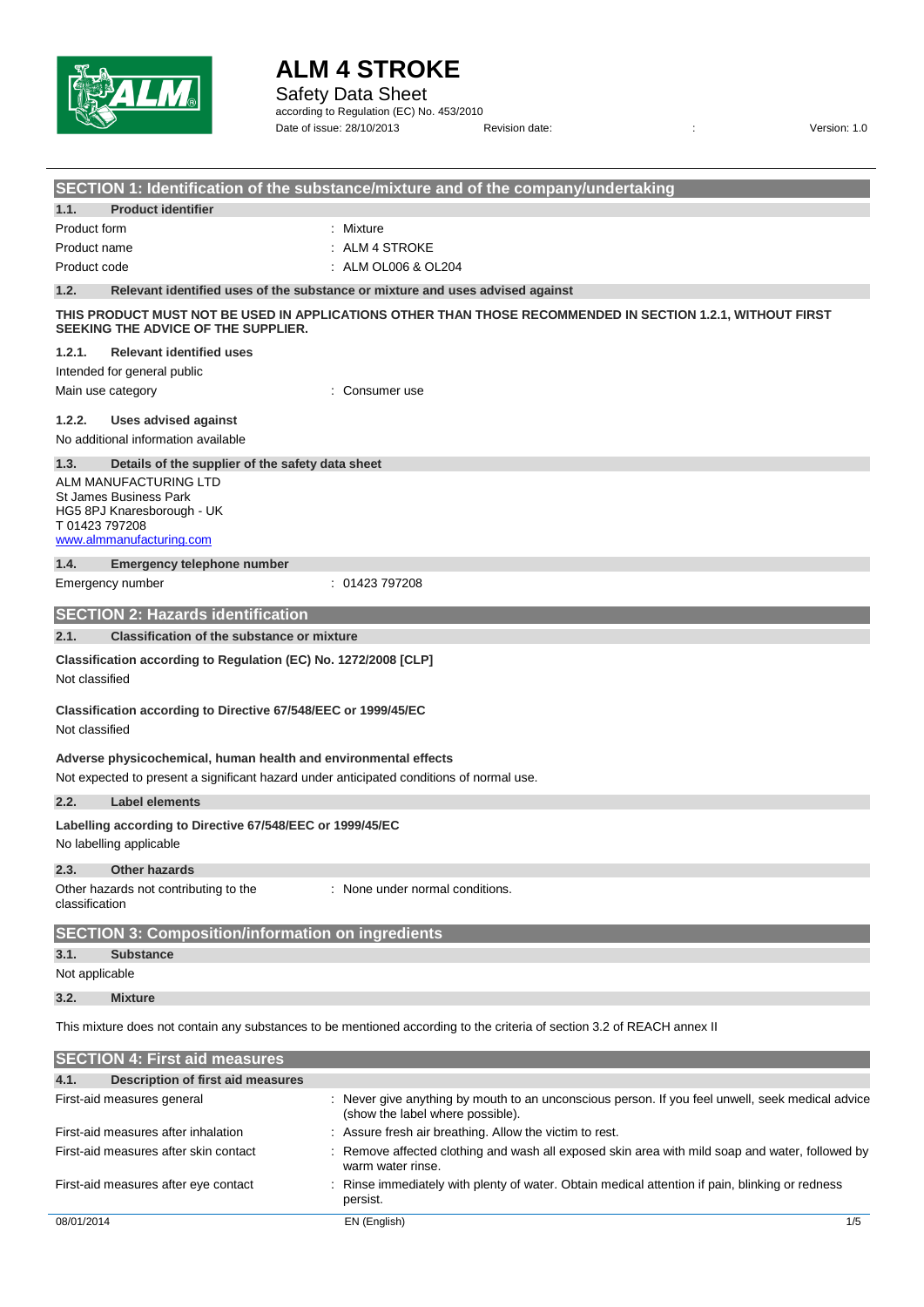#### Safety Data Sheet

according to Regulation (EC) No. 453/2010

| First-aid measures after ingestion                                                                      | : Rinse mouth. Do NOT induce vomiting. Obtain emergency medical attention.                                                                                                                             |
|---------------------------------------------------------------------------------------------------------|--------------------------------------------------------------------------------------------------------------------------------------------------------------------------------------------------------|
| 4.2.<br>Most important symptoms and effects, both acute and delayed                                     |                                                                                                                                                                                                        |
| Symptoms/injuries                                                                                       | : Not expected to present a significant hazard under anticipated conditions of normal use.                                                                                                             |
| 4.3.                                                                                                    | Indication of any immediate medical attention and special treatment needed                                                                                                                             |
| Treat symptomatically.                                                                                  |                                                                                                                                                                                                        |
| <b>SECTION 5: Firefighting measures</b>                                                                 |                                                                                                                                                                                                        |
| 5.1.<br><b>Extinguishing media</b>                                                                      |                                                                                                                                                                                                        |
| Suitable extinguishing media                                                                            | : Foam. Dry powder. Carbon dioxide. Water spray. Sand.                                                                                                                                                 |
| Unsuitable extinguishing media                                                                          | : Do not use a heavy water stream.                                                                                                                                                                     |
| 5.2.<br>Special hazards arising from the substance or mixture                                           |                                                                                                                                                                                                        |
| Reactivity                                                                                              | : No reactivity hazard other than the effects described in sub-sections below.                                                                                                                         |
| 5.3.<br><b>Advice for firefighters</b>                                                                  |                                                                                                                                                                                                        |
| Firefighting instructions                                                                               | : Use water spray or fog for cooling exposed containers. Exercise caution when fighting any                                                                                                            |
|                                                                                                         | chemical fire. Prevent fire-fighting water from entering environment.                                                                                                                                  |
| Protection during firefighting                                                                          | : Do not enter fire area without proper protective equipment, including respiratory protection.                                                                                                        |
| <b>SECTION 6: Accidental release measures</b>                                                           |                                                                                                                                                                                                        |
| 6.1.<br>Personal precautions, protective equipment and emergency procedures                             |                                                                                                                                                                                                        |
|                                                                                                         |                                                                                                                                                                                                        |
| 6.1.1.<br>For non-emergency personnel<br>Protective equipment                                           | : Avoid contact with skin and eyes.                                                                                                                                                                    |
| Emergency procedures                                                                                    | : Evacuate unnecessary personnel.                                                                                                                                                                      |
|                                                                                                         |                                                                                                                                                                                                        |
| 6.1.2.<br>For emergency responders                                                                      |                                                                                                                                                                                                        |
| Protective equipment                                                                                    | : Equip cleanup crew with proper protection.                                                                                                                                                           |
| <b>Emergency procedures</b>                                                                             | : Ventilate area.                                                                                                                                                                                      |
| 6.2.<br><b>Environmental precautions</b>                                                                |                                                                                                                                                                                                        |
| Prevent entry to sewers and public waters. Notify authorities if liquid enters sewers or public waters. |                                                                                                                                                                                                        |
| 6.3.<br>Methods and material for containment and cleaning up                                            |                                                                                                                                                                                                        |
| Methods for cleaning up                                                                                 | : Soak up spills with inert solids, such as clay or diatomaceous earth as soon as possible. Collect<br>spillage. Store aways from other materials.                                                     |
| 6.4.<br>Reference to other sections                                                                     |                                                                                                                                                                                                        |
| See also sections 8 and 13.                                                                             |                                                                                                                                                                                                        |
| <b>SECTION 7: Handling and storage</b>                                                                  |                                                                                                                                                                                                        |
| <b>Precautions for safe handling</b><br>7.1.                                                            |                                                                                                                                                                                                        |
| Precautions for safe handling                                                                           | : Wash hands and other exposed areas with mild soap and water before eating, drinking or<br>smoking and when leaving work. Provide good ventilation in process area to prevent formation of<br>vapour. |
| 7.2.<br>Conditions for safe storage, including any incompatibilities                                    |                                                                                                                                                                                                        |
| Storage conditions                                                                                      | : Keep container closed when not in use. Store in original container. Protect from moisture. Keep<br>cool.                                                                                             |
| Incompatible products                                                                                   | Oxidizing agent. Strong acids. Strong bases.                                                                                                                                                           |
| Incompatible materials                                                                                  | : Sources of ignition. Direct sunlight.                                                                                                                                                                |
| Storage temperature                                                                                     | : $0 - 40$ °C                                                                                                                                                                                          |
| 7.3.<br>Specific end use(s)                                                                             |                                                                                                                                                                                                        |
| Lubricant oil.                                                                                          |                                                                                                                                                                                                        |
| <b>SECTION 8: Exposure controls/personal protection</b>                                                 |                                                                                                                                                                                                        |
| 8.1.<br><b>Control parameters</b>                                                                       |                                                                                                                                                                                                        |
| <b>ALM 4 STROKE</b>                                                                                     |                                                                                                                                                                                                        |
| ACGIH TWA (mg/m <sup>3</sup> )                                                                          | 5 mg/m <sup>3</sup> Refined mineral oil, mist                                                                                                                                                          |
|                                                                                                         |                                                                                                                                                                                                        |
| 8.2.<br><b>Exposure controls</b><br>Appropriate engineering controls                                    | : Ensure exposure is below occupational exposure limits (where available).                                                                                                                             |
| Personal protective equipment                                                                           | : Avoid all unnecessary exposure.                                                                                                                                                                      |
| Hand protection                                                                                         | : In case of repeated or prolonged contact wear gloves. Standard EN 374 - Protective gloves<br>against chemicals. Wear protective gloves.                                                              |
| Eye protection                                                                                          | If there is a risk of liquid being splashed : Chemical goggles or safety glasses. Standard EN 166 -<br>Personal eye-protection.                                                                        |
| 08/01/2014                                                                                              | EN (English)<br>2/5                                                                                                                                                                                    |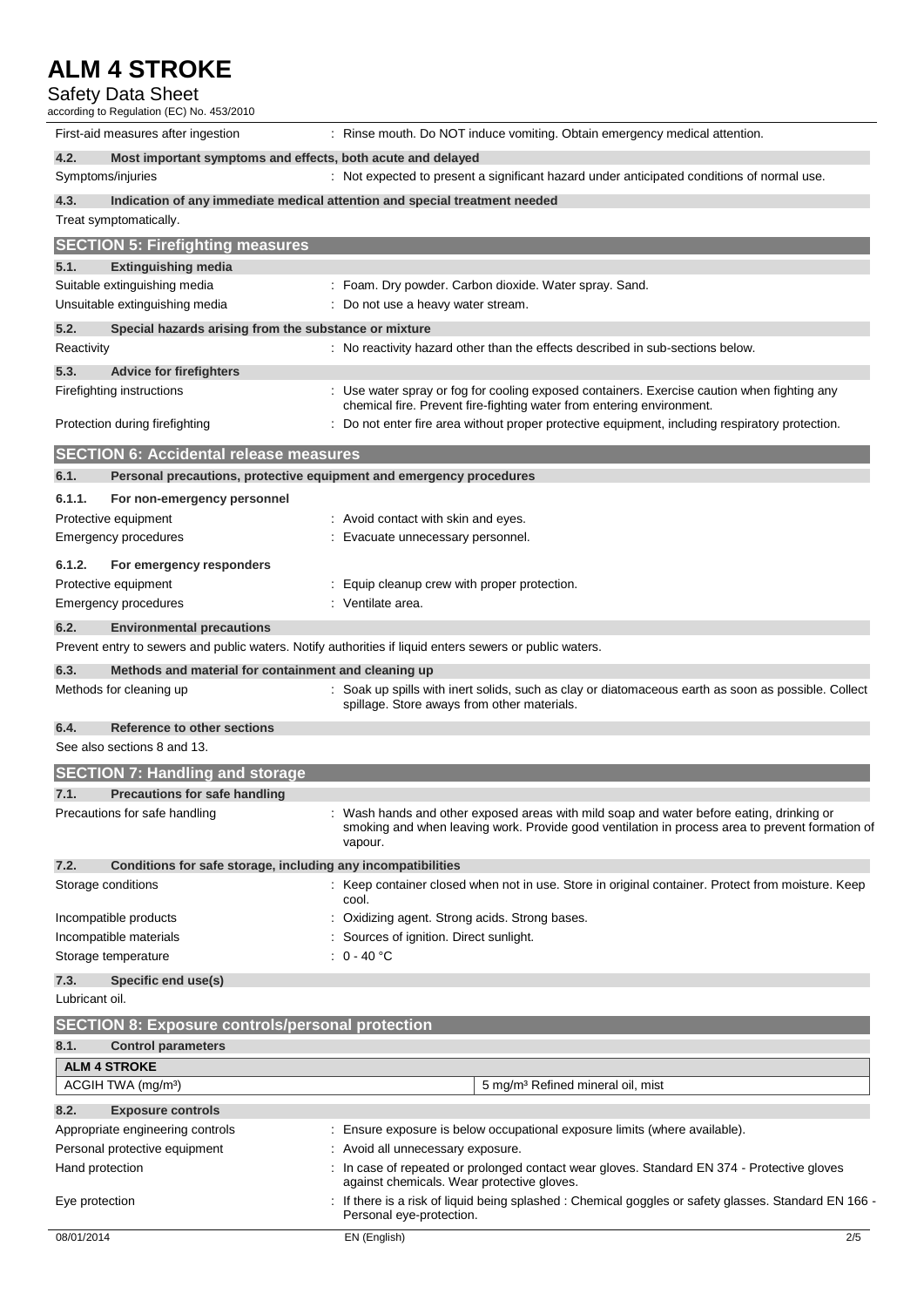#### Safety Data Sheet

according to Regulation (EC) No. 453/2010

| Skin and body protection        | : Wear suitable protective clothing.                                                               |
|---------------------------------|----------------------------------------------------------------------------------------------------|
| Respiratory protection          | : In case of insufficient ventilation, wear suitable respiratory equipment. Wear appropriate mask. |
| Thermal hazard protection       | : Not specifically applicable.                                                                     |
| Environmental exposure controls | : SECTION 6.                                                                                       |
| Other information               | : Do not eat, drink or smoke during use.                                                           |

#### **SECTION 9: Physical and chemical properties**

| Information on basic physical and chemical properties<br>9.1. |                                                        |
|---------------------------------------------------------------|--------------------------------------------------------|
| Physical state                                                | Liquid                                                 |
| Appearance                                                    | Mobile liquid.                                         |
| Colour                                                        | amber.                                                 |
| Odour                                                         | characteristic.                                        |
| Odour threshold                                               | No data available                                      |
| pH                                                            | Not classified                                         |
| Relative evaporation rate (butylacetate=1)                    | No data available                                      |
| Melting point                                                 | No data available                                      |
| Freezing point                                                | No data available                                      |
| Boiling point                                                 | > 280 °C IBP                                           |
| Flash point                                                   | > 210 °C PMCC                                          |
| Self ignition temperature                                     | > 320 °C                                               |
| Decomposition temperature                                     | No data available                                      |
| Flammability (solid, gas)                                     | Non flammable                                          |
| Vapour pressure                                               | $< 0.5$ kPa @ 20°C                                     |
| Relative vapour density at 20 °C                              | No data available                                      |
| Relative density                                              | 0.87 kg/l @ 15°C                                       |
| Solubility                                                    | Insoluble in water. Soluble in aliphatic hydrocarbons. |
| Log Pow                                                       | No data available                                      |
| Log Kow                                                       | No data available                                      |
| Viscosity, kinematic                                          | 90 cSt @40°C                                           |
| Viscosity, dynamic                                            | No data available                                      |
| <b>Explosive properties</b>                                   | Not classified.                                        |
| Oxidising properties                                          | Not classified.                                        |
| <b>Explosive limits</b>                                       | No data available                                      |
| <b>Other information</b><br>9.2.                              |                                                        |
| VOC content                                                   | 0%                                                     |

| VOC content                                                                                          | $: 0\%$            |  |
|------------------------------------------------------------------------------------------------------|--------------------|--|
| <b>SECTION 10: Stability and reactivity</b>                                                          |                    |  |
| 10.1.<br><b>Reactivity</b>                                                                           |                    |  |
| No reactivity hazard other than the effects described in sub-sections below.                         |                    |  |
| 10.2.<br><b>Chemical stability</b>                                                                   |                    |  |
| Stable under recommended handling and storage conditions (see section 7).                            |                    |  |
| 10.3.<br>Possibility of hazardous reactions                                                          |                    |  |
| May react violently with oxidants.                                                                   |                    |  |
| <b>Conditions to avoid</b><br>10.4.                                                                  |                    |  |
| Direct sunlight. Extremely high or low temperatures.                                                 |                    |  |
| 10.5.<br>Incompatible materials                                                                      |                    |  |
| Strong acids. Strong bases. Oxidizing agent.                                                         |                    |  |
| <b>Hazardous decomposition products</b><br>10.6.                                                     |                    |  |
| Under normal conditions of storage and use, hazardous decomposition products should not be produced. |                    |  |
| <b>SECTION 11: Toxicological information</b>                                                         |                    |  |
| 11.1.<br>Information on toxicological effects                                                        |                    |  |
| Acute toxicity                                                                                       | : Not classified   |  |
| Irritation                                                                                           | : Not classified   |  |
|                                                                                                      | pH: Not classified |  |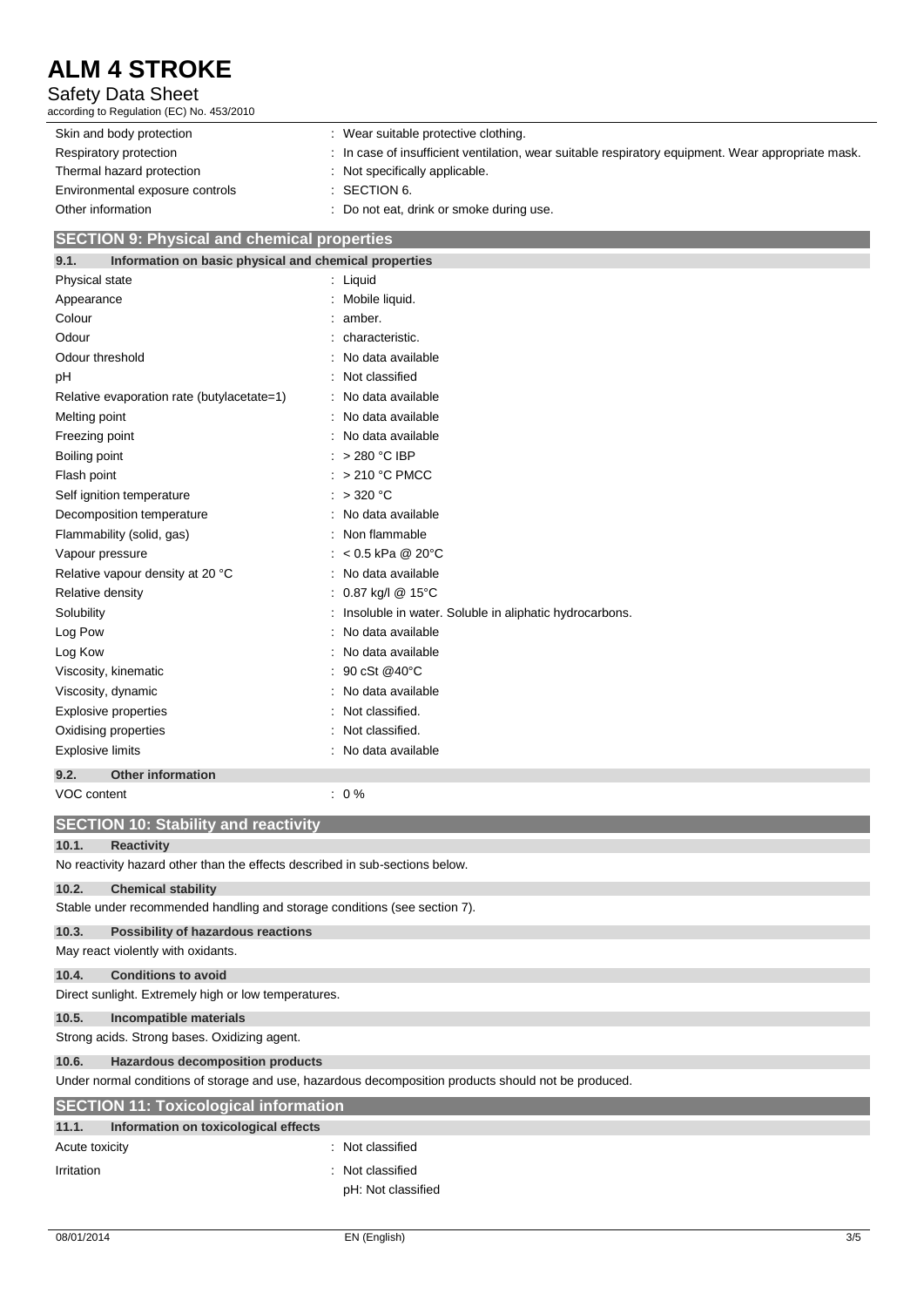#### Safety Data Sheet

according to Regulation (EC) No. 453/2010

| Corrosivity                                            | : Not classified                                                  |
|--------------------------------------------------------|-------------------------------------------------------------------|
|                                                        | pH: Not classified                                                |
| Sensitisation                                          | : Not classified                                                  |
| Repeated dose toxicity                                 | : Not classified                                                  |
| Carcinogenicity                                        | : Not classified                                                  |
| Mutagenicity                                           | : Not classified                                                  |
| Toxicity for reproduction                              | : Not classified                                                  |
| Potential Adverse human health effects and<br>symptoms | Based on available data, the classification criteria are not met. |

| <b>SECTION 12: Ecological information</b> |  |
|-------------------------------------------|--|
|                                           |  |

### **12.1. Toxicity**

Ecology - general intertable to the product is not considered harmful to aquatic organisms nor to cause long-term adverse effects in the environment.

| 12.2.             | <b>Persistence and degradability</b>                                     |                                                                         |
|-------------------|--------------------------------------------------------------------------|-------------------------------------------------------------------------|
|                   | <b>ALM 4 STROKE</b>                                                      |                                                                         |
|                   | Persistence and degradability                                            | Not readily biodegradable.                                              |
| 12.3.             | <b>Bioaccumulative potential</b>                                         |                                                                         |
|                   | <b>ALM 4 STROKE</b>                                                      |                                                                         |
|                   | Bioaccumulative potential                                                | Low bioaccumulation potential.                                          |
| 12.4.             | <b>Mobility in soil</b>                                                  |                                                                         |
|                   | No additional information available                                      |                                                                         |
| 12.5.             | <b>Results of PBT and vPvB assessment</b>                                |                                                                         |
|                   | <b>ALM 4 STROKE</b>                                                      |                                                                         |
|                   | Results of PBT assessment                                                | Not classified as PBT or vPvB.                                          |
| 12.6.             | Other adverse effects                                                    |                                                                         |
| Other information |                                                                          | : Avoid release to the environment.                                     |
|                   | <b>SECTION 13: Disposal considerations</b>                               |                                                                         |
| 13.1.             | <b>Waste treatment methods</b>                                           |                                                                         |
|                   | Waste disposal recommendations                                           | Dispose in a safe manner in accordance with local/national regulations. |
|                   | Ecology - waste materials                                                | Avoid release to the environment.                                       |
|                   | <b>SECTION 14: Transport information</b>                                 |                                                                         |
|                   | In accordance with ADR / RID / IMDG / IATA / ADN                         |                                                                         |
| 14.1.             | <b>UN number</b>                                                         |                                                                         |
|                   | No dangerous good in sense of transport regulations                      |                                                                         |
| 14.2.             | UN proper shipping name                                                  |                                                                         |
| Not applicable    |                                                                          |                                                                         |
| 14.3.             | Transport hazard class(es)                                               |                                                                         |
| Not applicable    |                                                                          |                                                                         |
| 14.4.             | <b>Packing group</b>                                                     |                                                                         |
| Not applicable    |                                                                          |                                                                         |
| 14.5.             | <b>Environmental hazards</b>                                             |                                                                         |
| Other information |                                                                          | : No supplementary information available.                               |
| 14.6.             | Special precautions for user                                             |                                                                         |
| 14.6.1.           | <b>Overland transport</b>                                                |                                                                         |
|                   | No additional information available                                      |                                                                         |
| 14.6.2.           | Transport by sea                                                         |                                                                         |
|                   | No additional information available                                      |                                                                         |
| 14.6.3.           | Air transport                                                            |                                                                         |
|                   | No additional information available                                      |                                                                         |
| 14.7.             | Transport in bulk according to Annex II of MARPOL 73/78 and the IBC Code |                                                                         |
| Not applicable    |                                                                          |                                                                         |